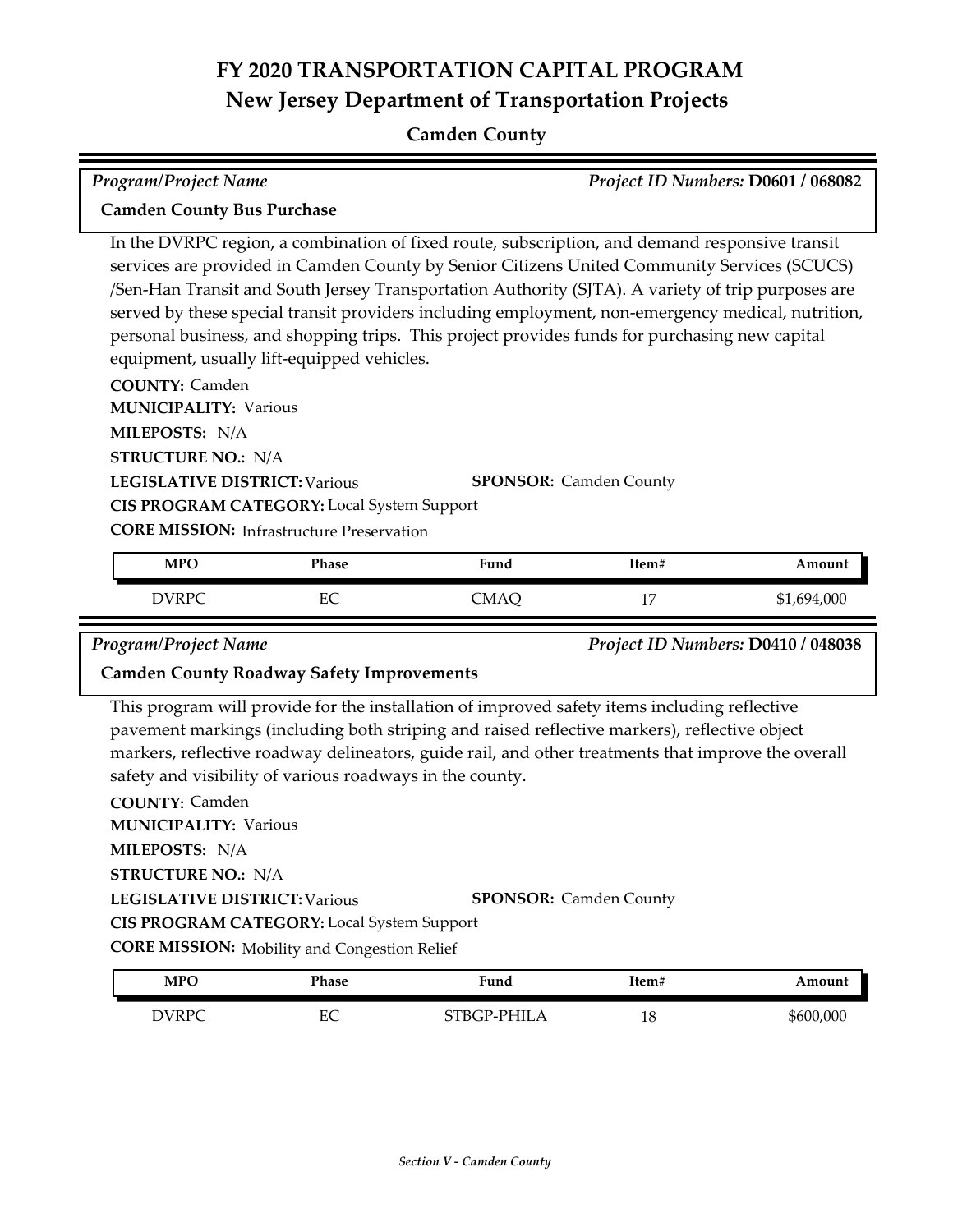### **Camden County**

*Program/Project Name Project ID Numbers:* **D1807 / 183760**

### **Federal and Market Street Feeder Road Improvements**

This project provides operational improvements to Federal Street (County Route 537) and Market Street (County Route 537 Spur) located in Downtown Camden by converting the existing one-way traffic operation on both streets into two-way operation on both streets in the areas between Haddon Avenue and Delaware Avenue. Existing traffic signals will be replaced with new equipment and controllers. Dynamic Message Signs will also be installed. The interchange at Flanders Avenue and Federal Street, which provides access to and from Route 30, will be reconfigured to improve operations and safety. The current westbound Route 30 off-ramp will be realigned and reconstructed, and the westbound Route 30 on-ramp from Flanders Avenue will be moved approximately 500 feet west to the other side of Federal Street to provide safer and improved access to Route 30 westbound.

**COUNTY:** Camden **LEGISLATIVE DISTRICT:** 5 **MILEPOSTS:** N/A **STRUCTURE NO.:** N/A **MUNICIPALITY: Camden City CORE MISSION:** Mobility and Congestion Relief **SPONSOR:** Camden County **CIS PROGRAM CATEGORY:** Local System Support

| MPC          | Phase | ∀und         | Item# | mouni       |
|--------------|-------|--------------|-------|-------------|
| <b>DVRPC</b> | FDC   | ' A TE<br>∼⊤ | 181   | \$5,000,000 |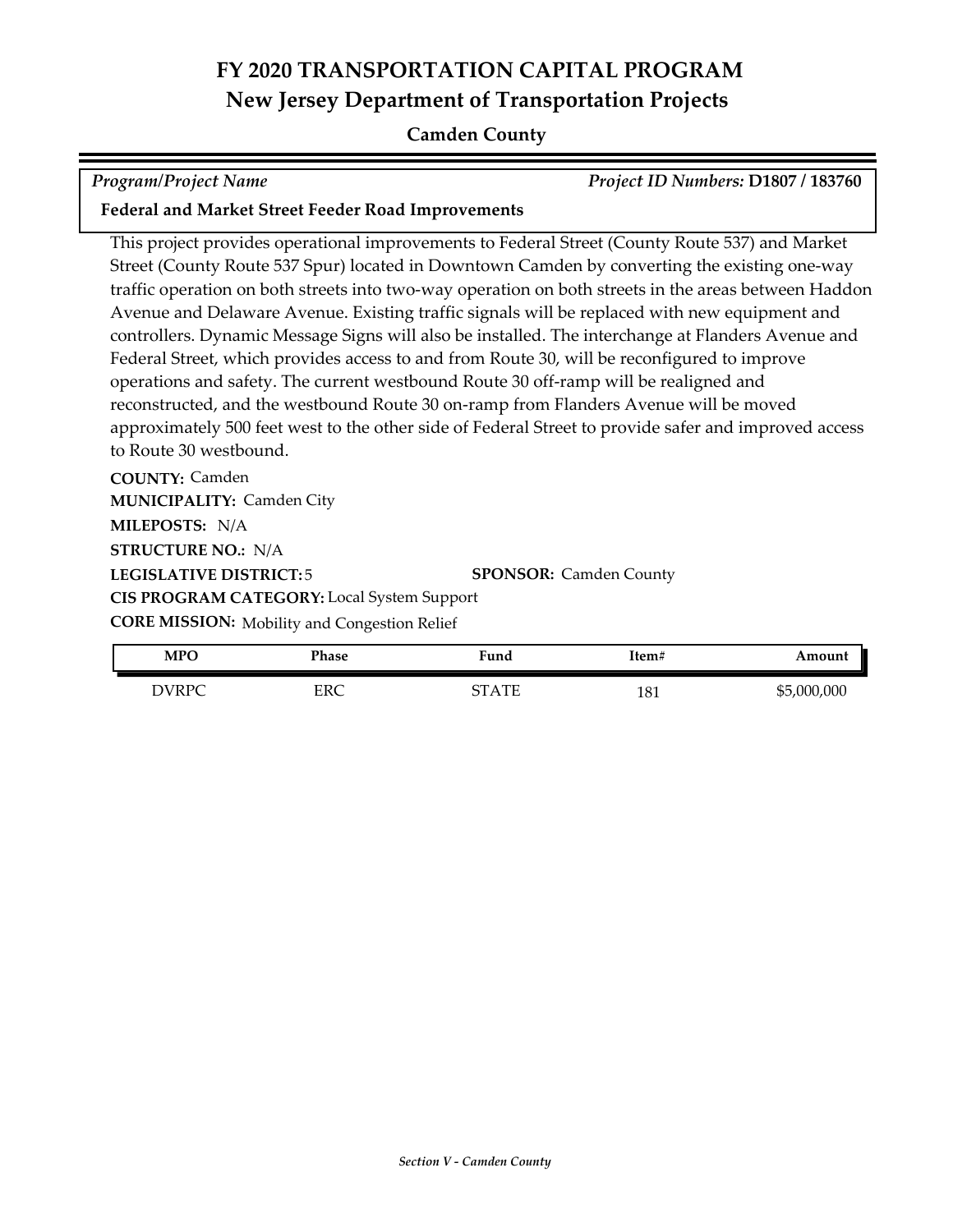#### **Camden County**

*Program/Project Name Project ID Numbers:* **D1709 / 174000**

**Kaighn Avenue (CR 607), Bridge over Cooper River (Roadway and Bridge Improvements)**

The project will make roadway improvements to Kaighn Ave. (CR 607) from Euclid St. to North Park Dr. (CR 628) and include complete bridge replacement of the Kaighn Ave. Bridge. These improvements will decrease travel time, alleviate flooding, reduce annual maintenance costs and provide for a multi-modal connection to The Circuit, Greater Philadelphia's Regional Trail Network.

Kaighn Avenue is a heavily traveled regionally significant corridor that transects the Parkside Neighborhood of Camden City and is prone to tidal flooding and plagued by road closings during regular rainfall and high tide events. Flooding is the result of a 40 year old hurricane event that breached a nearby earthen dam and subsequently allows the Cooper River to inundate a low lying area of Farnham Park which is directly adjacent to a 1/3 mile stretch of Kaighn Avenue. Road closing events due to flooding number between 15 – 18 times annually. In addition, the vertical alignment of Kaighn Avenue, as a result of topography, plays a role in the continued flooding. Over time high tides and regular rain fall have led to total washout, undermining the road structure and severe ice wedging. Non-motorized transportation challenges include the sidewalk and multiuse trail being in severe disrepair or continually washed out. This trail provides access to Farnham Park and The Circuit connecting users to Philadelphia and the regions trail.

**COUNTY:** Camden **LEGISLATIVE DISTRICT:** 5 **MILEPOSTS:** 0.12 - 0.5 **STRUCTURE NO.:** 043B006 **MUNICIPALITY: Camden City CORE MISSION:** Infrastructure Preservation **SPONSOR:** Camden County **CIS PROGRAM CATEGORY:** Local System Support

| MPO          | Phase | Fund        | Item# | Amount      |
|--------------|-------|-------------|-------|-------------|
| <b>DVRPC</b> | CON   | STBGP-PHILA | 42    | \$8,051,000 |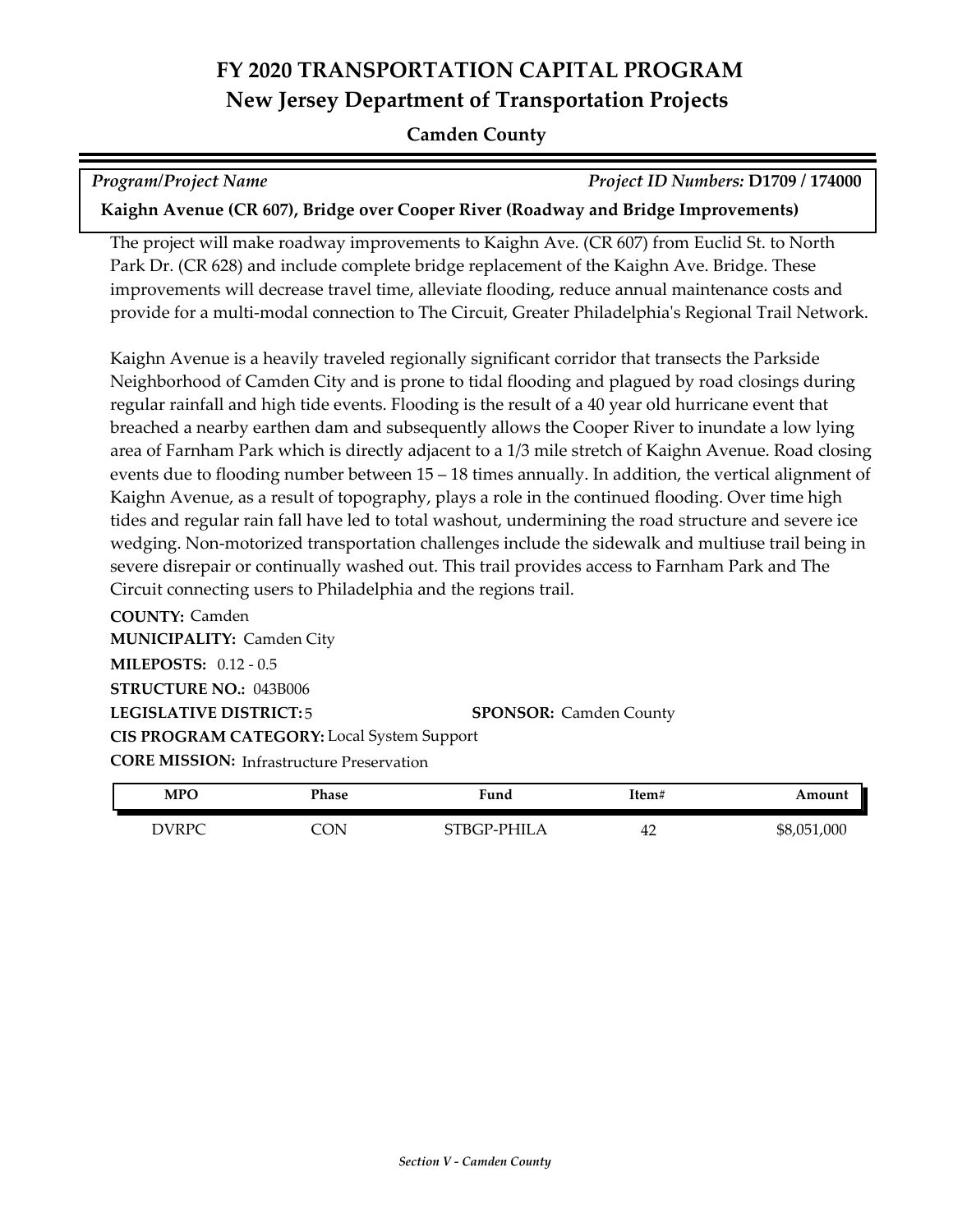#### **Camden County**

*Program/Project Name Project ID Numbers:* **D1914 / 193770**

**Mount. Ephraim Avenue Safety Improvements, Ferry Avenue (CR 603) to Haddon Avenue (CR 561)**

The goal of the HSIP funded study is to recommend preferred alternatives that will significantly improve the safety for all modes of travel within the project's study area, with special attention given to vulnerable users: pedestrians and bicyclists. Funding for this project was made available through Delaware Valley Regional Planning Commission's (DVRPC) FY 2016 Local Capital Project Delivery (LCPD) Program for Camden County. This study will comply with the Federal Highway Administration's Highway Safety Improvement Program (HSIP), from which one of the project deliverables will include a Highway Safety Manual (HSM) analysis completed to the specifications of NJDOT's Bureau of Transportation Data and Safety.

**COUNTY:** Camden **LEGISLATIVE DISTRICT:** 5 **MILEPOSTS: STRUCTURE NO.:** N/A **MUNICIPALITY: City of Camden CORE MISSION: Safety SPONSOR:** Camden County **CIS PROGRAM CATEGORY:** safety management

| <b>MPO</b> | Phase | Fund        | Item# | Amount      |
|------------|-------|-------------|-------|-------------|
| DVRPC      | PE    | STBGP-PHILA | 56    | \$1,721,000 |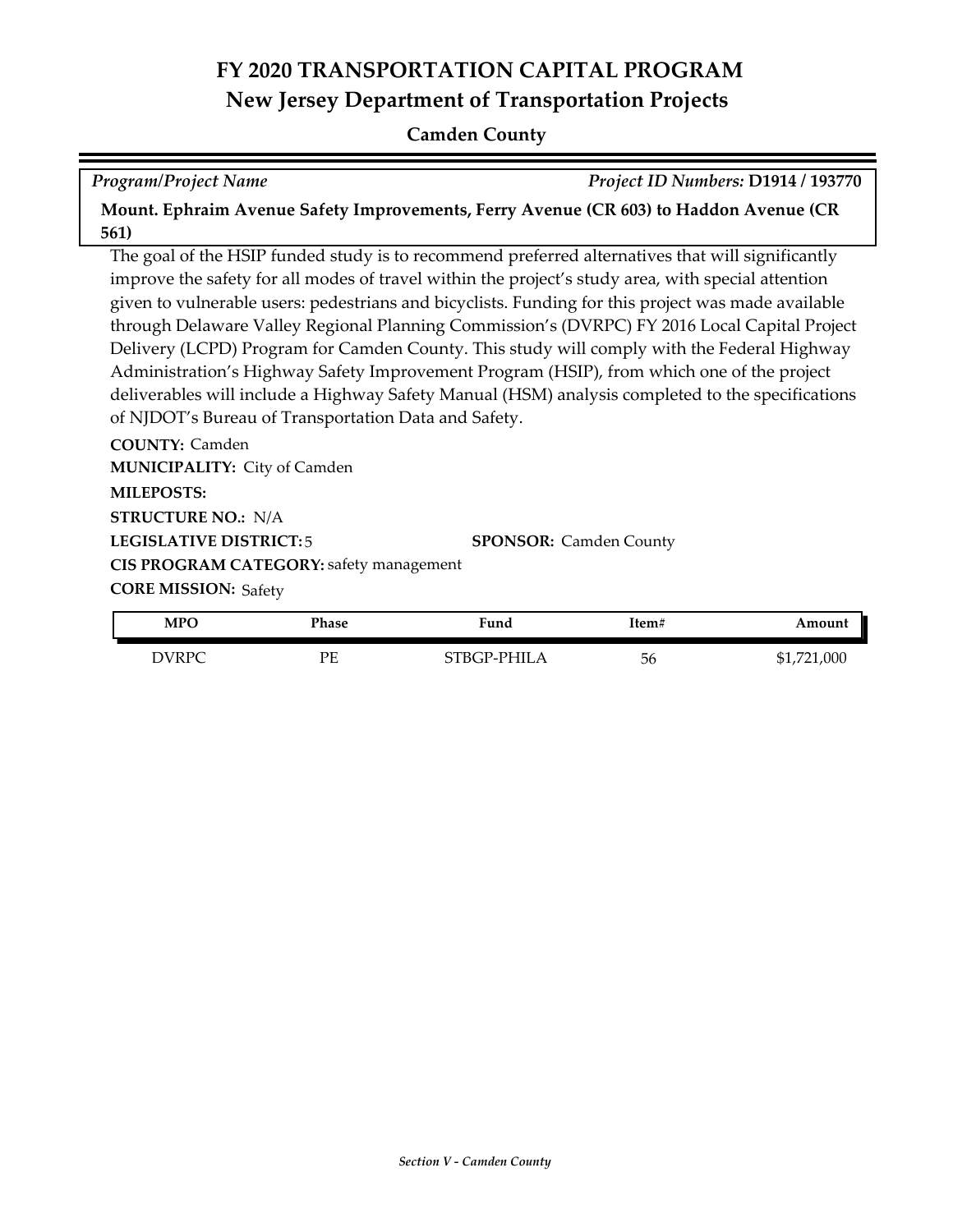### **Camden County**

*Program/Project Name Project ID Numbers:* **D1601 / 163170**

### **New Jersey Regional Signal Retiming Initiative**

This project reduces congestion and improves air quality by optimizing progression on signalized 500 and 600 routes in DVRPC's New Jersey counties. These improvements are designed to enhance mobility and promote integrated corridor management strategies. Corridors will be selected by representatives of DVRPC member governments, DVRPC, and NJDOT, with reference to the current Regional Transportation Operations Master Plan and other appropriate data. After obtaining supportive MOUs from signal owner-operators along a selected corridor, signal timing plans will be developed and implemented by consultants to DVRPC for peak hour, off-peak, weekend, event, and emergency operations, as appropriate. After implementation, signal system owner-operators will be responsible for maintaining the timing plan and implementing related physical improvements, if recommended

**COUNTY:** Burlington, Camden, Gloucester, Mercer **MILEPOSTS:** N/A **STRUCTURE NO.:** N/A **MUNICIPALITY: Various** 

**LEGISLATIVE DISTRICT:** Various

**SPONSOR:** DVRPC

**CIS PROGRAM CATEGORY: Congestion Relief** 

**CORE MISSION:** Mobility and Congestion Relief

| <b>MPO</b> | Phase      | Fund | Item#     | Amount    |
|------------|------------|------|-----------|-----------|
| DVRPC      | πт<br>ن سا | CMAÇ | 57<br>, ب | \$350,000 |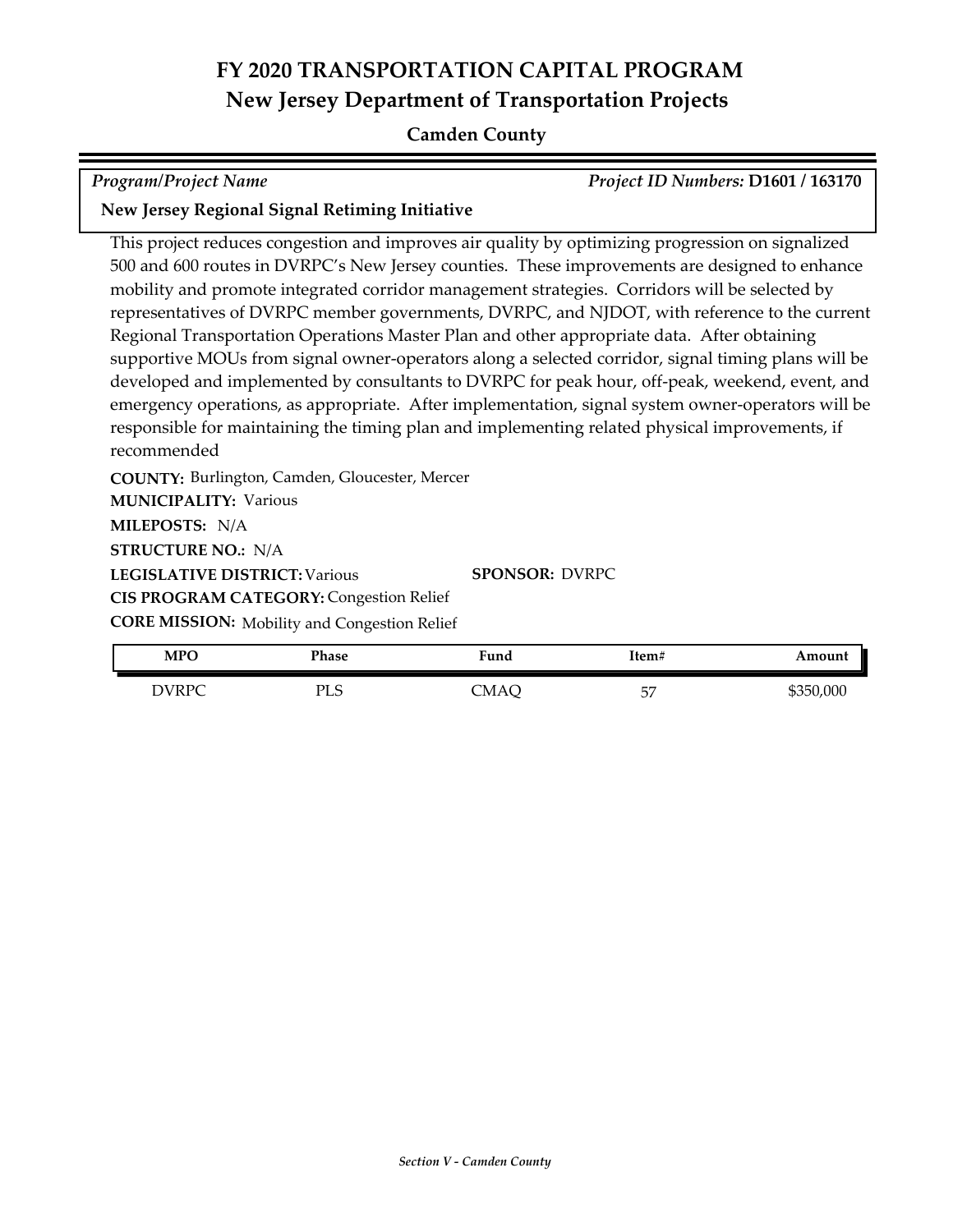#### **Camden County**

*Program/Project Name Project ID Numbers:* **D1913 / 193760**

**Sicklerville Road (CR 705) and Erial Road (CR 706) Systemic Roundabout**

Funds would provide for a roundabout at the intersection CR 705 (Sicklerville Road) and CR 706 (Erial Road) in Winslow Township. The location features a three-leg intersection with skewed alignment and is governed by a stop sign on CR 706. The skewed alignment of the intersection leads to crashes because drivers cannot see well around the corner of the intersection. A roundabout will replace the existing problematic intersection geometry with a circle, thereby allowing drivers a clear visual throughout the entire intersection. There are also multiple occurrences of rear end crashes at the stop sign on CR 706 (Erial Rd) where cars wait to turn onto CR 705 (Sicklerville Rd). The roundabout will alleviate this problem since drivers will slow and yield instead of being required to make a full stop. Further, the existing intersection enables drivers on CR 705 to travel at a high rate of speed toward the nearby intersection of CR 705 and CR 536 (Malaga Road). A roundabout at the intersection of CR 706 and CR 705 will force drivers to slow down, resulting in slower speeds through the intersection of CR 705 and CR 536 and greater driver reaction time. DVRPC's 2009 Regional Roundabout Analysis, Phase II identified this intersection as a priority site for investigation into a roundabout conversion.

**COUNTY:** Camden **LEGISLATIVE DISTRICT:** 4 **MILEPOSTS: STRUCTURE NO.:** N/A **MUNICIPALITY: Winslow Township CORE MISSION: Safety SPONSOR:** Camden County **CIS PROGRAM CATEGORY:** Safety Management

| <b>MPO</b>   | Phase | Fund | Item#    | Amount    |
|--------------|-------|------|----------|-----------|
| <b>DVRPC</b> | DES   | HSIP | $\sigma$ | \$101,000 |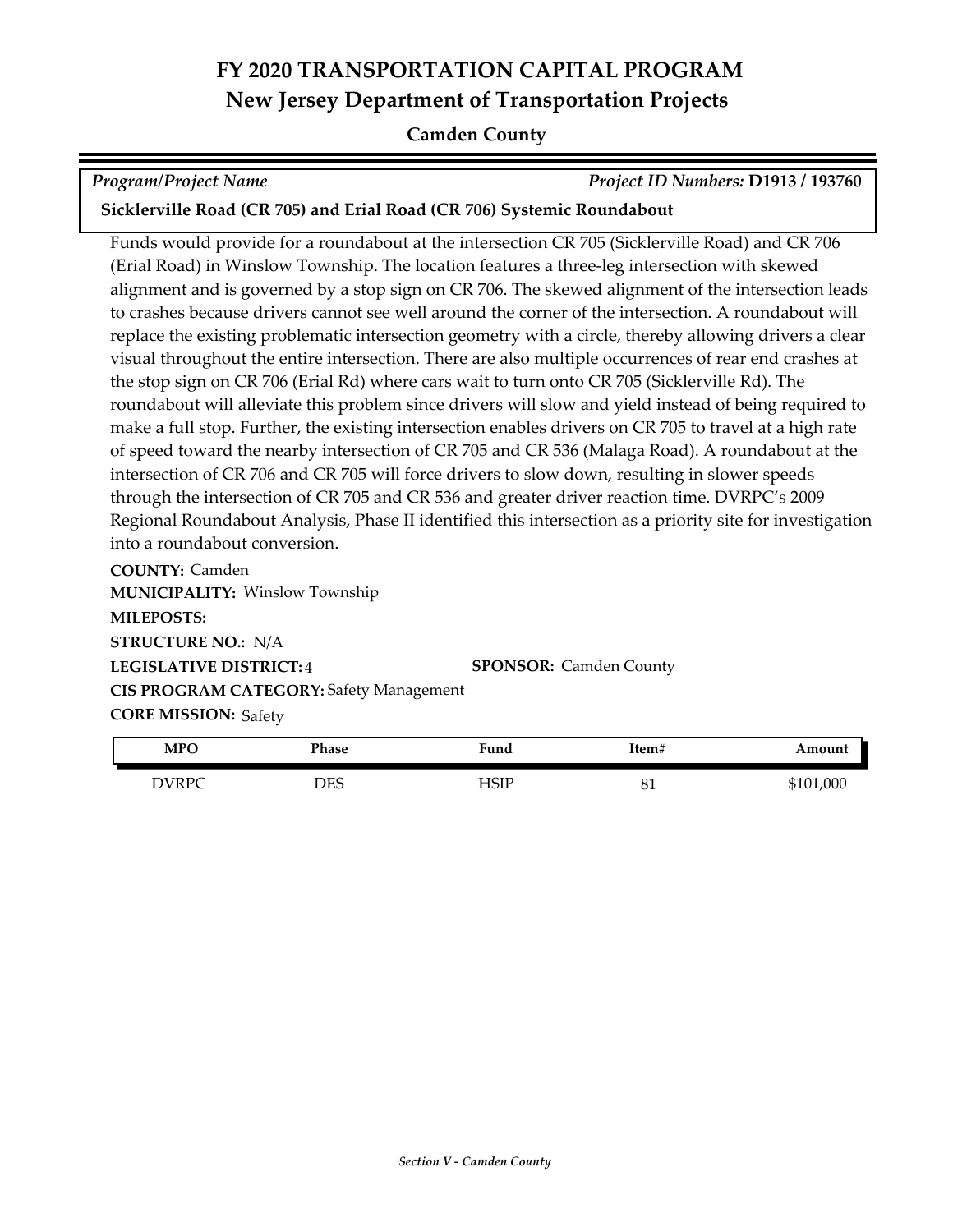## **Camden County**

| <b>Program/Project Name</b><br>Project ID Numbers: 11416 / 114160                                                                                                                                                                                                                                                                                                                                                                                                                                                                                                               |                                        |             |       |                                    |  |
|---------------------------------------------------------------------------------------------------------------------------------------------------------------------------------------------------------------------------------------------------------------------------------------------------------------------------------------------------------------------------------------------------------------------------------------------------------------------------------------------------------------------------------------------------------------------------------|----------------------------------------|-------------|-------|------------------------------------|--|
| Route 30, Atco Avenue to Route 206                                                                                                                                                                                                                                                                                                                                                                                                                                                                                                                                              |                                        |             |       |                                    |  |
| Initiated from the Pavement Management System, this project will resurface within the project<br>limits. The project will include guiderail replacement, installation of handicapped ramps and<br>crosswalks and upgrading of traffic signals.<br><b>COUNTY: Camden, Atlantic</b><br>MUNICIPALITY: Waterford Twp, Chesilhurst Boro, Winslow Twp, Hammonton Town<br><b>MILEPOSTS: 19.51 - 29.70</b><br><b>STRUCTURE NO.: N/A</b><br>SPONSOR: NJDOT<br>LEGISLATIVE DISTRICT: 8, 4<br><b>CIS PROGRAM CATEGORY: Road Assets</b><br><b>CORE MISSION:</b> Infrastructure Preservation |                                        |             |       |                                    |  |
| <b>MPO</b>                                                                                                                                                                                                                                                                                                                                                                                                                                                                                                                                                                      | <b>Phase</b>                           | Fund        | Item# | Amount                             |  |
| <b>DVRPC</b>                                                                                                                                                                                                                                                                                                                                                                                                                                                                                                                                                                    | <b>CON</b>                             | <b>NHPP</b> | 114   | \$7,896,000                        |  |
| <b>SJTPO</b>                                                                                                                                                                                                                                                                                                                                                                                                                                                                                                                                                                    | <b>CON</b>                             | <b>NHPP</b> | 114A  | \$1,704,500                        |  |
| Program/Project Name                                                                                                                                                                                                                                                                                                                                                                                                                                                                                                                                                            |                                        |             |       | Project ID Numbers: 11371 / 113710 |  |
|                                                                                                                                                                                                                                                                                                                                                                                                                                                                                                                                                                                 | Route 47, Bridge over Big Timber Creek |             |       |                                    |  |
| This project will replace the Route 47 and Route 130 bridges over Big Timber Creek, built in 1934<br>and 1928, respectively. This project will also address drainage issues (identified by the Drainage<br>Management System) within the project limits.<br><b>COUNTY: Gloucester, Camden</b><br>MUNICIPALITY: Westville Boro, Brooklawn Boro<br><b>MILEPOSTS: 74.8 - 75.2</b><br>STRUCTURE NO.: 1203153<br><b>LEGISLATIVE DISTRICT:5</b><br>SPONSOR: NJDOT                                                                                                                     |                                        |             |       |                                    |  |
| <b>CIS PROGRAM CATEGORY: Bridge Assets</b><br><b>CORE MISSION:</b> Infrastructure Preservation                                                                                                                                                                                                                                                                                                                                                                                                                                                                                  |                                        |             |       |                                    |  |
| <b>MPO</b>                                                                                                                                                                                                                                                                                                                                                                                                                                                                                                                                                                      | <b>Phase</b>                           | Fund        | Item# | Amount                             |  |
| <b>DVRPC</b>                                                                                                                                                                                                                                                                                                                                                                                                                                                                                                                                                                    | <b>DES</b>                             | STBGP-FLEX  | 127   | \$3,000,000                        |  |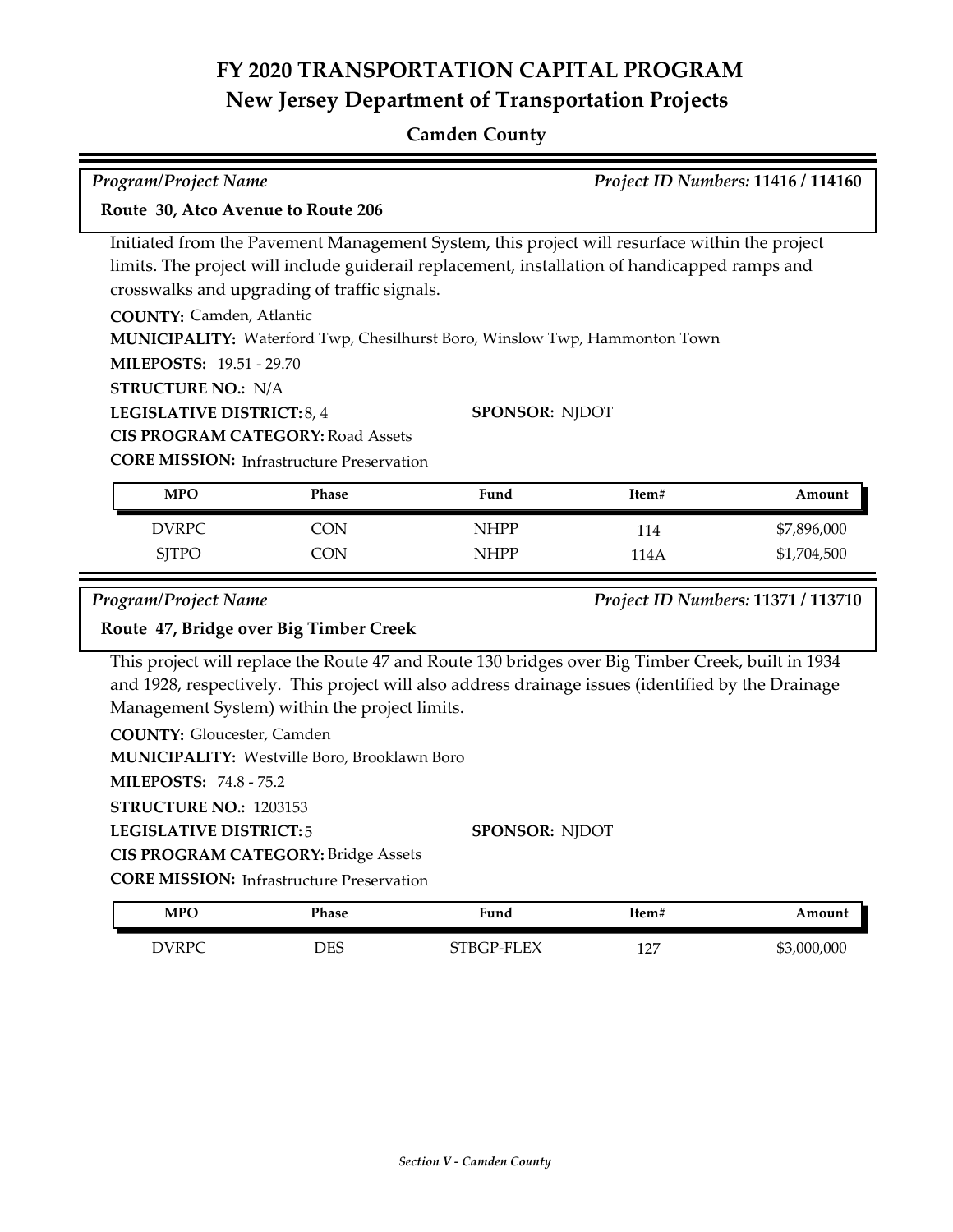## **Camden County**

| <b>Program/Project Name</b>                                                                                                                                                                                                                                                                                    |                                                  |                                                                                                                                                                          |       | Project ID Numbers: 16342 / 163420  |
|----------------------------------------------------------------------------------------------------------------------------------------------------------------------------------------------------------------------------------------------------------------------------------------------------------------|--------------------------------------------------|--------------------------------------------------------------------------------------------------------------------------------------------------------------------------|-------|-------------------------------------|
| Route 73 and Ramp G, Bridge over Route 130                                                                                                                                                                                                                                                                     |                                                  |                                                                                                                                                                          |       |                                     |
|                                                                                                                                                                                                                                                                                                                |                                                  | Initiated by the Bridge Management System, this project will replace the structurally deficient and<br>functionally obsolete bridge, built in 1930 and modified in 1959. |       |                                     |
| <b>COUNTY: Camden</b><br><b>MUNICIPALITY: Pennsauken Twp</b>                                                                                                                                                                                                                                                   |                                                  |                                                                                                                                                                          |       |                                     |
| MILEPOSTS: 32.18                                                                                                                                                                                                                                                                                               |                                                  |                                                                                                                                                                          |       |                                     |
| STRUCTURE NO.: 0416151                                                                                                                                                                                                                                                                                         |                                                  |                                                                                                                                                                          |       |                                     |
| <b>LEGISLATIVE DISTRICT:6</b>                                                                                                                                                                                                                                                                                  | <b>CIS PROGRAM CATEGORY: Bridge Assets</b>       | <b>SPONSOR: NJDOT</b>                                                                                                                                                    |       |                                     |
|                                                                                                                                                                                                                                                                                                                | <b>CORE MISSION:</b> Infrastructure Preservation |                                                                                                                                                                          |       |                                     |
|                                                                                                                                                                                                                                                                                                                |                                                  |                                                                                                                                                                          |       |                                     |
| <b>MPO</b>                                                                                                                                                                                                                                                                                                     | Phase                                            | Fund                                                                                                                                                                     | Item# | Amount                              |
| <b>DVRPC</b>                                                                                                                                                                                                                                                                                                   | PE                                               | <b>NHPP</b>                                                                                                                                                              | 133   | \$2,500,000                         |
| <b>Program/Project Name</b>                                                                                                                                                                                                                                                                                    |                                                  |                                                                                                                                                                          |       | Project ID Numbers: 11326A / 148090 |
| Route 76, Bridges over Route 130                                                                                                                                                                                                                                                                               |                                                  |                                                                                                                                                                          |       |                                     |
| Initiated by the Bridge Management System, this project will replace the bridge deck on the Route 76<br>over Route 130 Northbound bridge and replace the superstructures of the Ramp to Route 76<br>Northbound over Route 130 Southbound and the Route 76 over 130 Southbound bridge.<br><b>COUNTY: Camden</b> |                                                  |                                                                                                                                                                          |       |                                     |
| <b>MUNICIPALITY: Gloucester City</b>                                                                                                                                                                                                                                                                           |                                                  |                                                                                                                                                                          |       |                                     |
| <b>MILEPOSTS: 0.7-1.2</b>                                                                                                                                                                                                                                                                                      |                                                  |                                                                                                                                                                          |       |                                     |
| STRUCTURE NO.: 0417155                                                                                                                                                                                                                                                                                         |                                                  |                                                                                                                                                                          |       |                                     |
| <b>LEGISLATIVE DISTRICT:5</b>                                                                                                                                                                                                                                                                                  |                                                  | <b>SPONSOR: NJDOT</b>                                                                                                                                                    |       |                                     |
| <b>CIS PROGRAM CATEGORY: Bridge Assets</b><br><b>CORE MISSION:</b> Infrastructure Preservation                                                                                                                                                                                                                 |                                                  |                                                                                                                                                                          |       |                                     |
|                                                                                                                                                                                                                                                                                                                |                                                  |                                                                                                                                                                          |       |                                     |
| <b>MPO</b>                                                                                                                                                                                                                                                                                                     | Phase                                            | Fund                                                                                                                                                                     | Item# | Amount                              |
| <b>DVRPC</b>                                                                                                                                                                                                                                                                                                   | CON                                              | STBGP-OS-BRDG                                                                                                                                                            | 134   | \$19,147,000                        |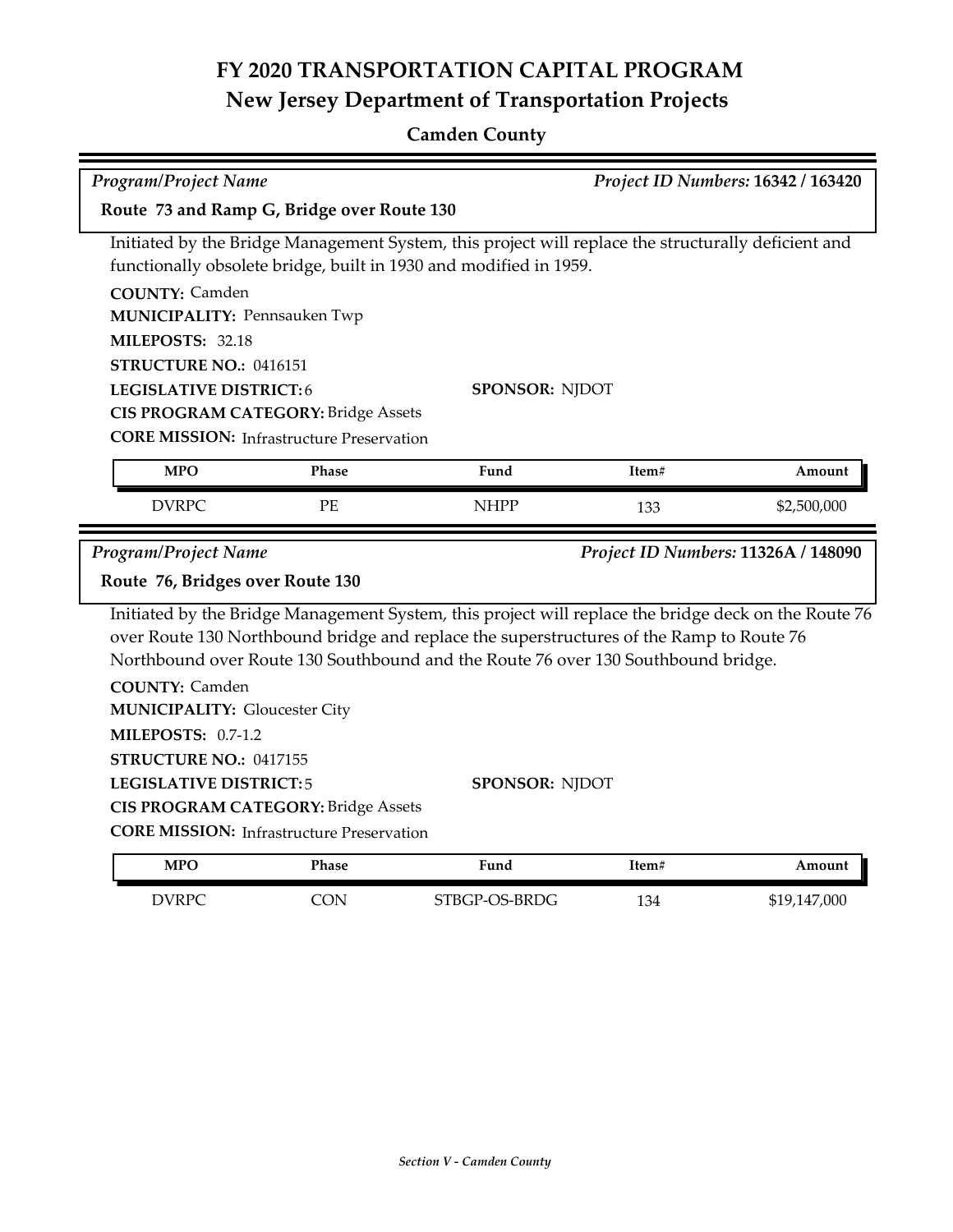### **Camden County**

**COUNTY:** Camden, Gloucester **MUNICIPALITY: Brooklawn Boro, Westville Boro** Initiated by the Bridge Management System, this project will replace the structurally deficient and functionally obsolete bridge, built in 1928. Improvements will also be made to the approaches, and to the drainage at the site. *Program/Project Name Project ID Numbers:* **14426 / 144260 Route 130, Bridge over Big Timber Creek**

**MILEPOSTS:** 25.35 - 25.58

**STRUCTURE NO.:** 0818151

**LEGISLATIVE DISTRICT:** 5

**CIS PROGRAM CATEGORY:** Bridge Assets

**CORE MISSION:** Infrastructure Preservation

| <b>MPO</b>   | Phase | . .<br>Fund | Item# | Amount      |
|--------------|-------|-------------|-------|-------------|
| <b>DVRPC</b> | ROW   | NHPP        | 139   | \$3,600,000 |

**SPONSOR:** NJDOT